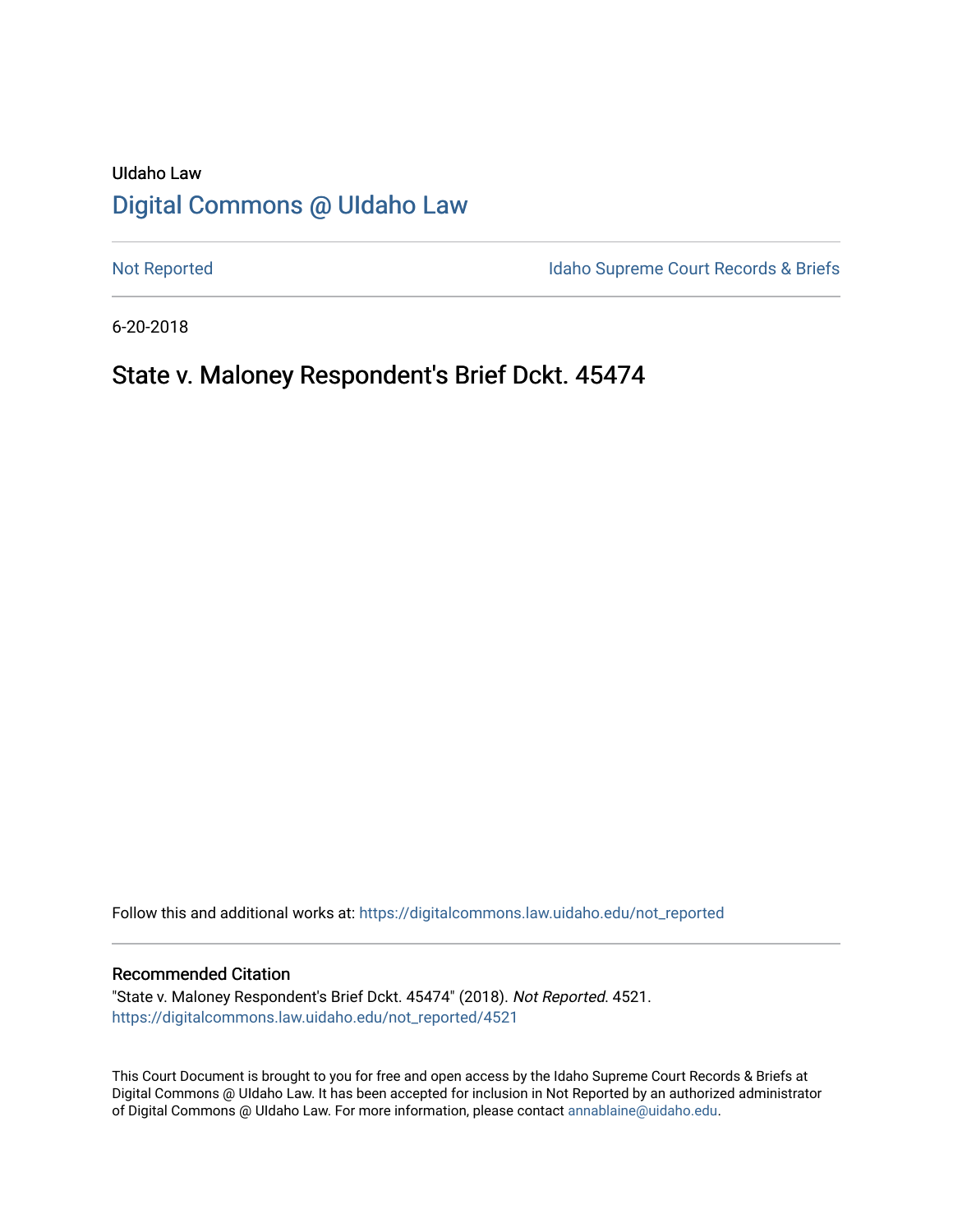#### **IN THE SUPREME COURT OF THE STATE OF IDAHO**

**) ) ) ) ) ) ) ) ) )**

**STATE OF IDAHO,**

**Plaintiff-Respondent,**

**v.** 

**PARKER COLE MALONEY,** 

**Defendant-Appellant.**

**No. 45474** 

**Kootenai County Case No. CR-2015-8831** 

### **BRIEF OF RESPONDENT** \_\_\_\_\_\_\_\_\_\_\_\_\_\_\_\_\_\_\_\_\_\_\_\_

\_\_\_\_\_\_\_\_\_\_\_\_\_\_\_\_\_\_\_\_\_\_\_\_

**APPEAL FROM THE DISTRICT COURT OF THE FIRST JUDICIAL DISTRICT OF THE STATE OF IDAHO, IN AND FOR THE COUNTY OF KOOTENAI**

\_\_\_\_\_\_\_\_\_\_\_\_\_\_\_\_\_\_\_\_\_\_\_\_

**HONORABLE JOHN T. MITCHELL District Judge**

\_\_\_\_\_\_\_\_\_\_\_\_\_\_\_\_\_\_\_\_\_\_\_\_

**LAWRENCE G. WASDEN Attorney General State of Idaho** 

**PAUL R. PANTHER Deputy Attorney General Chief, Criminal Law Division**

**KENNETH K. JORGENSEN Deputy Attorney General Criminal Law Division P. O. Box 83720 Boise, Idaho 83720-0010 (208) 334-4534** 

**ATTORNEYS FOR PLAINTIFF-RESPONDENT** **BRIAN R. DICKSON Deputy State Appellate Public Defender 322 E. Front St., Ste. 570 Boise, Idaho 83702 (208) 334-2712** 

**ATTORNEY FOR DEFENDANT-APPELLANT**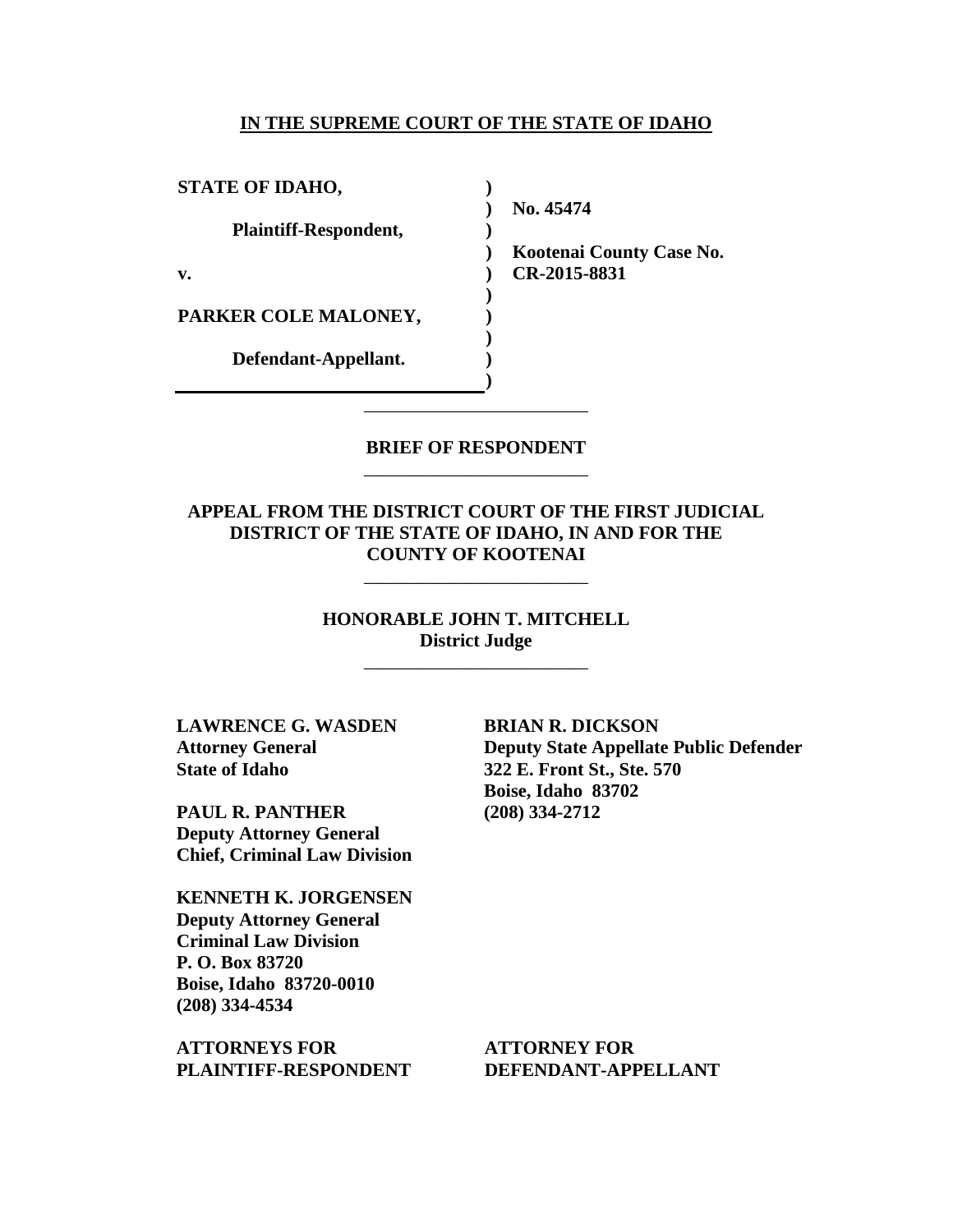# **TABLE OF CONTENTS**

| This Court Should Affirm The Lower Court On The Unchallenged<br>Alternative Ground That Imposition Of Sex Offender Terms Of |
|-----------------------------------------------------------------------------------------------------------------------------|
| А.                                                                                                                          |
| <b>B.</b>                                                                                                                   |
| C.<br>The District Court's Holding Must Be Affirmed On The<br>Uncontested Basis That Maloney's Probation Classification     |
|                                                                                                                             |
|                                                                                                                             |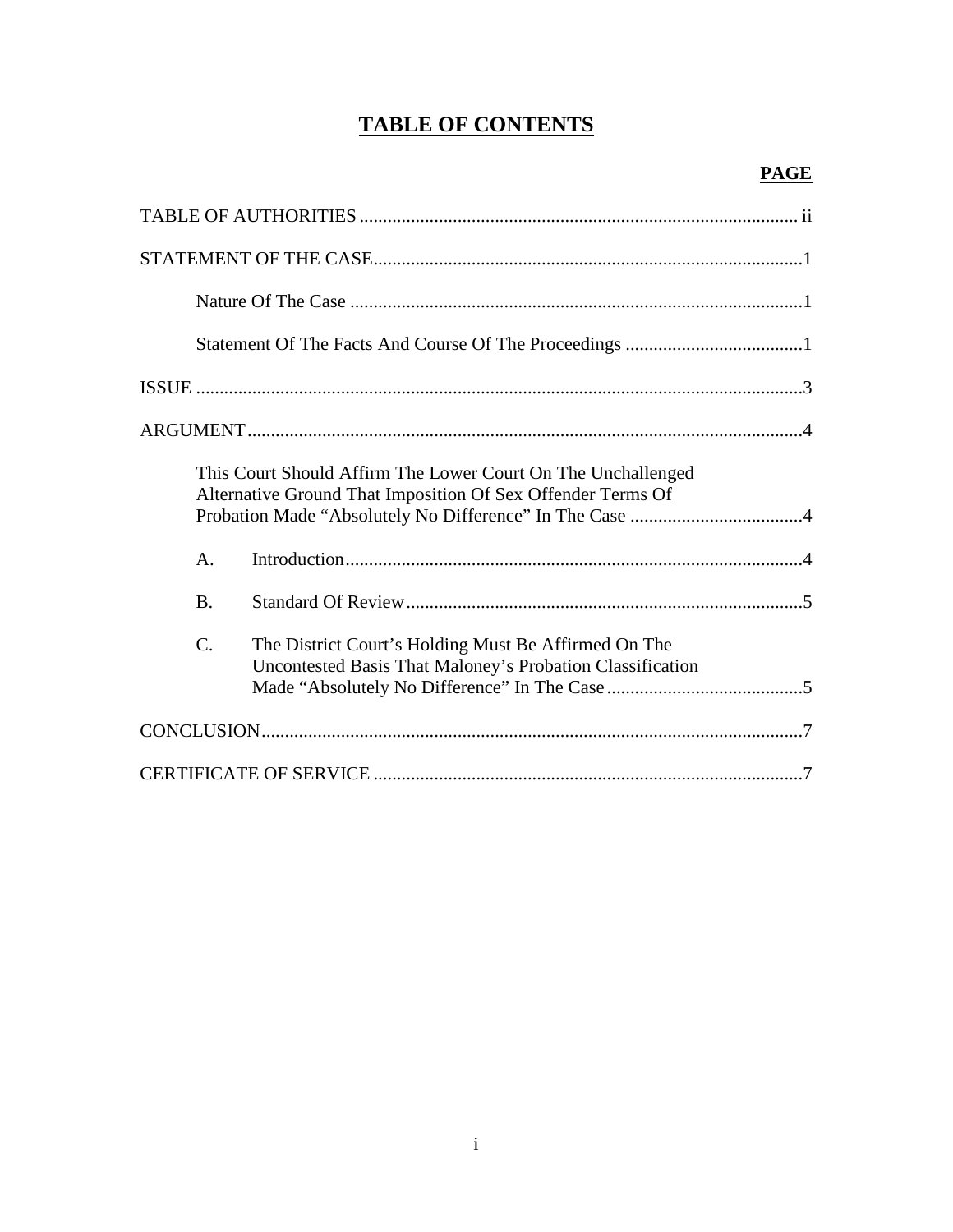# **TABLE OF AUTHORITIES**

| <b>CASES</b> | <b>PAGE</b> |
|--------------|-------------|
|              |             |
|              |             |
|              |             |
|              |             |
|              |             |
|              |             |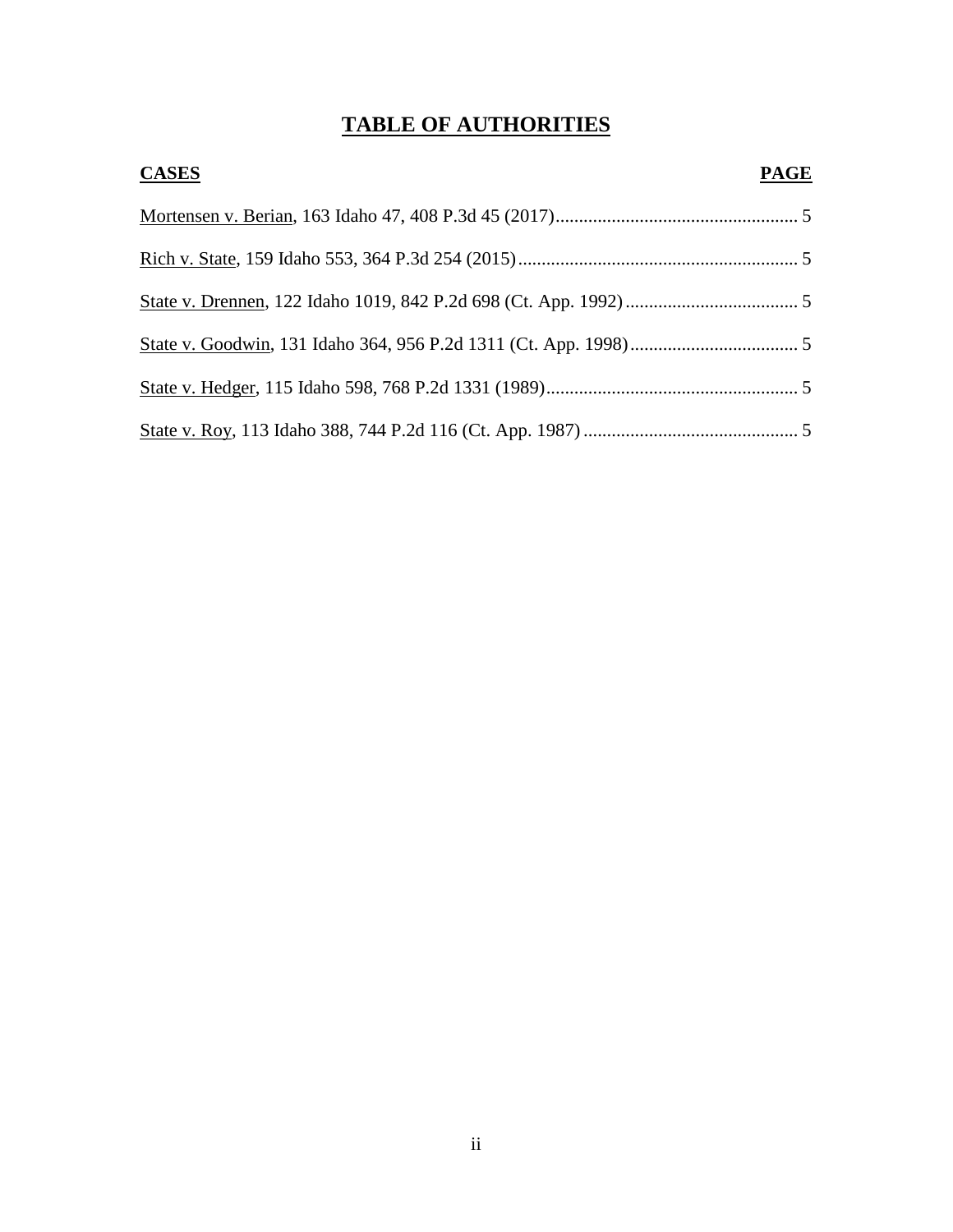#### STATEMENT OF THE CASE

#### Nature Of The Case

Parker Cole Maloney appeals from the revocation of his probation for domestic battery in the presence of a child.

#### Statement Of The Facts And Course Of The Proceedings

Maloney tried to push his way past his ex-wife into her house, and struck her in the nose with his elbow.  $(PSI, pp. 21-22<sup>1</sup>)$  $(PSI, pp. 21-22<sup>1</sup>)$  $(PSI, pp. 21-22<sup>1</sup>)$  Maloney pled guilty to domestic violence in the presence of a child. (R., pp. 85-86.) The district court imposed a sentence of 10 years with eight years fixed and retained jurisdiction. (R., pp. 108-10.) At the conclusion of the retained jurisdiction the court placed Maloney on probation. (R., pp. 113-18.)

 About 14 months later Maloney's probation officer reported that Maloney had violated the terms of his probation. (R., pp. 121-69, 175-80.) The probation officer reported violations for (1) failing to perform community service, (2) failing to live in approved housing, (3) violating the no-contact order regarding his victims, (4) being with a minor without supervision, (5) failing to pay court costs, (6) failing to take anger management classes, (7) failing to take urinalysis tests, (8) failing to take a psychosexual evaluation, and (9) failing to be truthful on a polygraph. (R., pp. 175-79.)

Maloney admitted violating his probation by (1) not doing his community service, (3) violating the no contact order, (6) failing to complete anger management classes, and (7) failing to report for urinalysis testing.  $(7/27/17 \text{ Tr}$ , p. 4, L. 25 – p. 6, L. 4;  $8/31/17 \text{ Tr}$ .

 $\overline{a}$ 

<span id="page-4-0"></span> $<sup>1</sup>$  Citations to the pages of the PSI are to the electronic copy.</sup>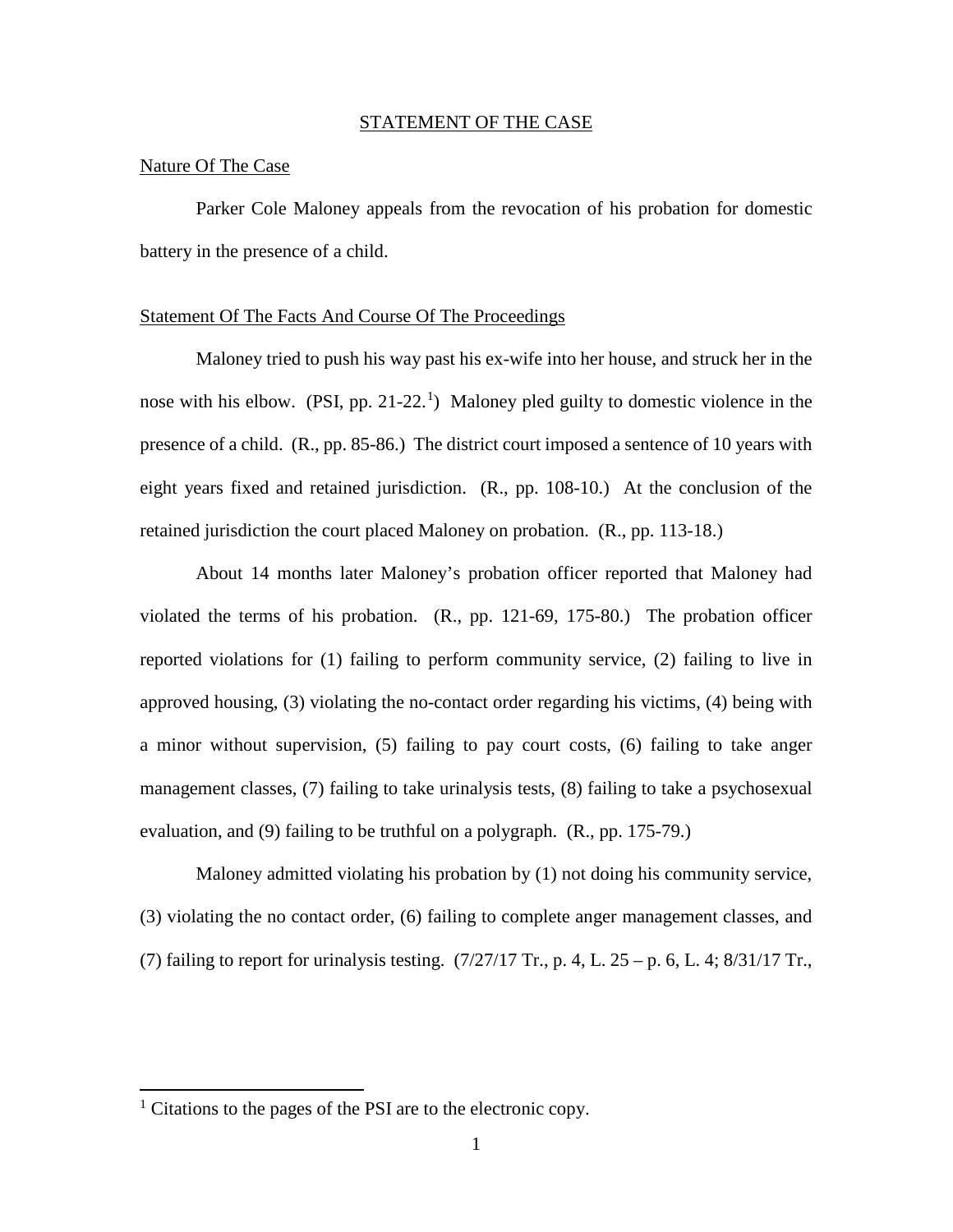p. 10, L.  $8 - p$ . 12, L. 2.) The other allegations of violations  $(2, 4-5, 8-9)$  were dismissed by the state.  $(8/31/17 \text{ Tr.}, p. 10, L. 8 - p. 12, L. 2.)$ 

The district court revoked probation. (R., pp. 186-87.) Maloney filed a timely notice of appeal. (R., pp. 190-92.)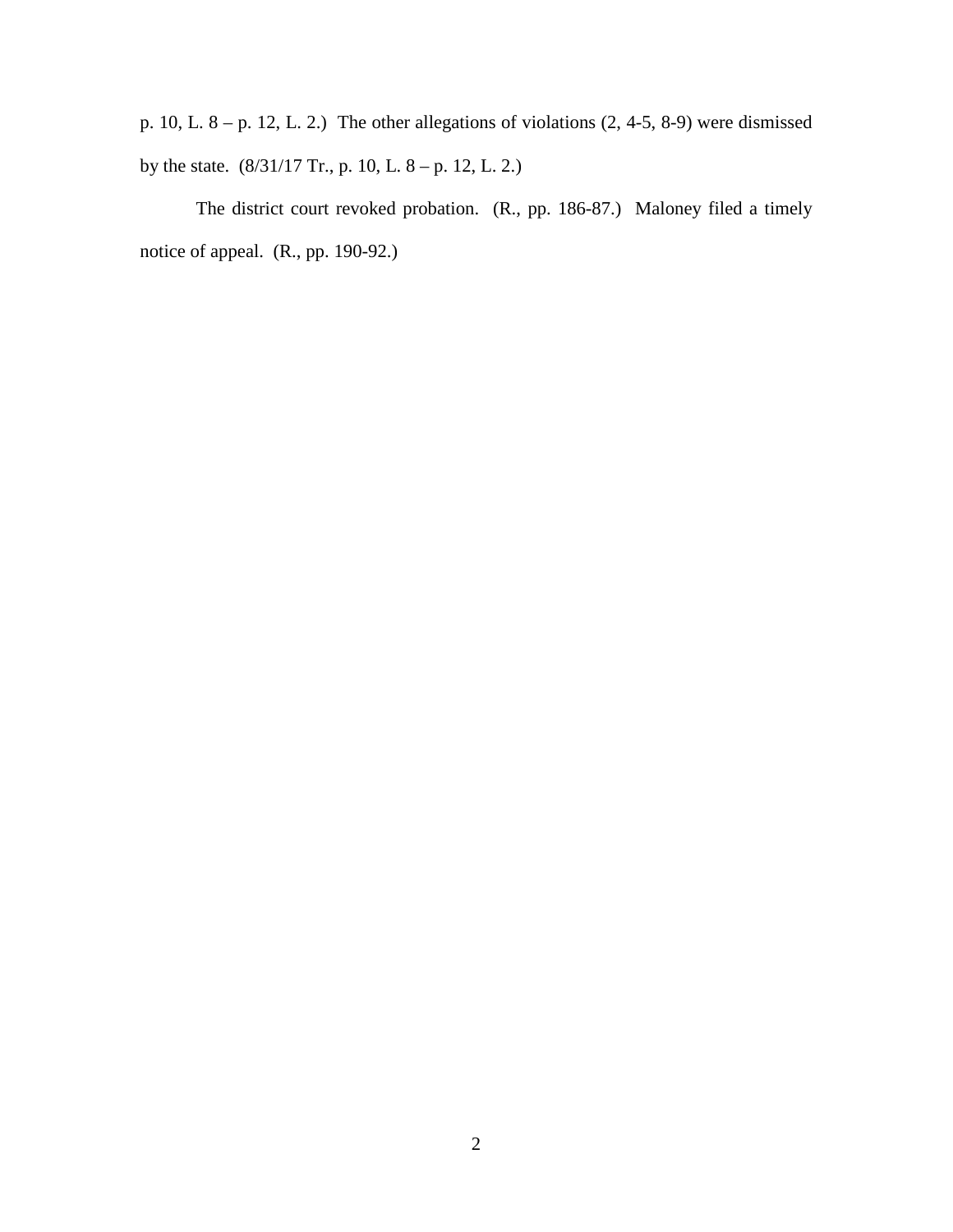#### ISSUE

Maloney states the issue on appeal as:

Whether the district court abused its discretion when it refused to consider Mr. Maloney's argument that the sex-offender terms of probation had undermined his term of probation because it had erroneously concluded that it could not tell the probation officer how to classify him.

(Appellant's brief, p. 5.)

The state rephrases the issue as:

Should this Court affirm the lower court on the unchallenged alternative ground that imposition of sex offender terms of probation made "absolutely no difference" in the case?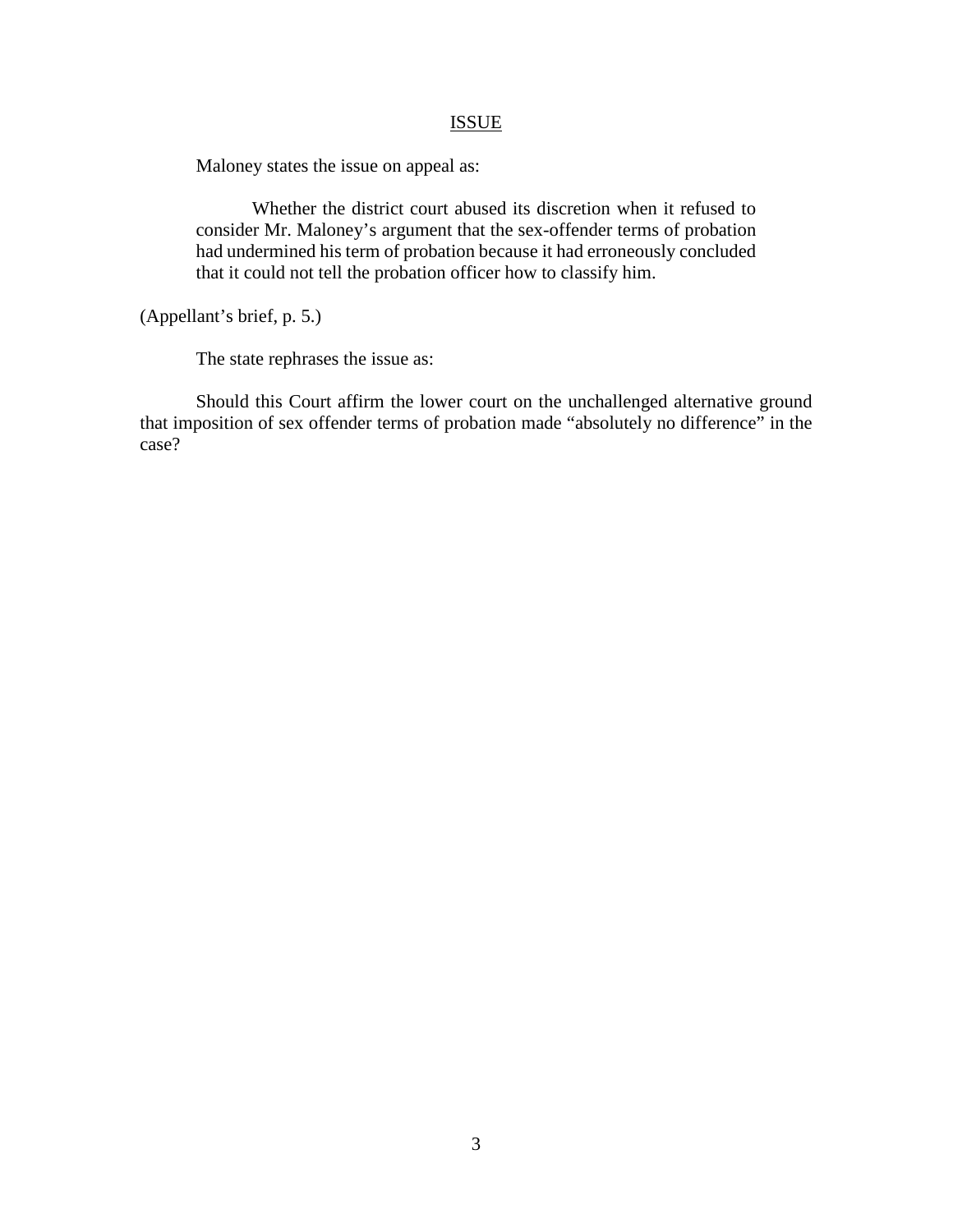#### ARGUMENT

## This Court Should Affirm The Lower Court On The Unchallenged Alternative Ground That Imposition Of Sex Offender Terms Of Probation Made "Absolutely No Difference" In The Case

#### A. Introduction

 $\overline{a}$ 

The district court recognized that the issue raised by Maloney was "whether or not [the probation officer] can supervise [Maloney] and classify [him] or the department can classify [him] as someone in need of sex-offender-level supervision." (08/31/17 Tr., p. 47, Ls.  $5-9<sup>2</sup>$  $5-9<sup>2</sup>$  $5-9<sup>2</sup>$ ) The district court first rejected this claim on a legal basis, concluding it did not have the ability under the separation of powers to dictate to the Idaho Department of Correction what probation classification to apply to a probationer. (08/31/17 Tr., p. 47, L. 9 – p. 48, L. 13.) The court also rejected the claim because, from "a factual standpoint," the probationary sex-offender classification made "absolutely no difference in [the] case." (08/31/17 Tr., p. 48, Ls. 13-15.)

On appeal Maloney challenges only the district court's legal analysis, contending the district court did have authority to rescind conditions of probation mandated by the probation officer. (Appellant's brief, pp. 6-10.) However, Maloney does not challenge the district court's determination that the sex offender classification was factually irrelevant. (Id.) Because Maloney does not challenge the district court's determination that the

<span id="page-7-0"></span> $2^2$  The basis for classifying Maloney as a sex offender for purposes of probation was because he was previously convicted of a "crime that was sexual in nature as the primary offense," namely a domestic battery that involved "attempting to sodomize his wife two times."  $(08/31/17$  Tr., p. 13, L. 21 – p. 15, L. 24.) The facts surrounding that prior conviction were that Maloney had an argument with the victim (the same victim as in this case) and "tried to force her to have anal sex with him" by pinning her face-down on a bed and "attempt[ing] to insert his penis into her rectum for approximately 30 minutes" but being unsuccessful because of her resistance and then, a short time later, trying the same thing again. (PSI, pp. 36-37.)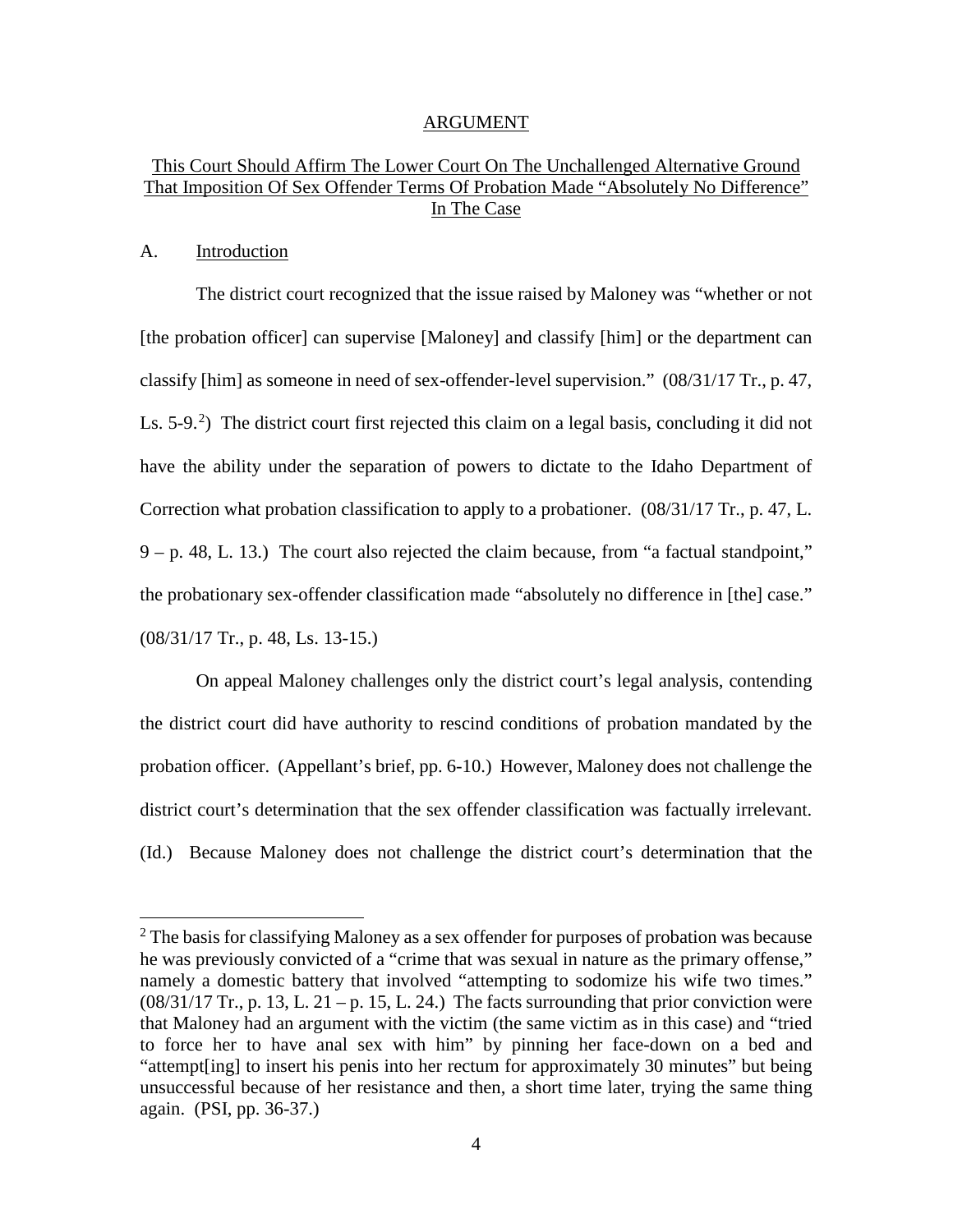probation classification did not make a difference to its decision, this Court should affirm on this basis.

#### B. Standard Of Review

The decision to revoke probation is reviewed for an abuse of discretion. State v. Roy, 113 Idaho 388, 392, 744 P.2d 116, 120 (Ct. App. 1987); State v. Drennen, 122 Idaho 1019, 1021, 842 P.2d 698, 700 (Ct. App. 1992). "When a trial court's discretionary decision is reviewed on appeal, the appellate court conducts a multi-tiered inquiry to determine: (1) whether the lower court correctly perceived the issue as one of discretion; (2) whether the lower court acted within the boundaries of such discretion and consistently with any legal standards applicable to the specific choices before it; and (3) whether the lower court reached its decision by an exercise of reason." State v. Hedger, 115 Idaho 598, 600, 768 P.2d 1331, 1333 (1989). The appellate court "will not set aside a trial court's findings of fact unless the findings are clearly erroneous." Mortensen v. Berian, 163 Idaho 47, 408 P.3d 45, 48 (2017) (internal quotes omitted).

## C. The District Court's Holding Must Be Affirmed On The Uncontested Basis That Maloney's Probation Classification Made "Absolutely No Difference" In The Case

"Where a lower court makes a ruling based on two alternative grounds and only one of those grounds is challenged on appeal, the appellate court must affirm on the uncontested basis." Rich v. State, 159 Idaho 553, 555, 364 P.3d 254, 256 (2015) (internal quotations omitted). See also State v. Goodwin, 131 Idaho 364, 366, 956 P.2d 1311, 1313 (Ct. App. 1998). Here the district court ruled on alternative bases, rejecting the challenge to Maloney's classification as a sex offender for purposes of probation on both legal (separation of powers) and factual (classification made "absolutely no difference" in the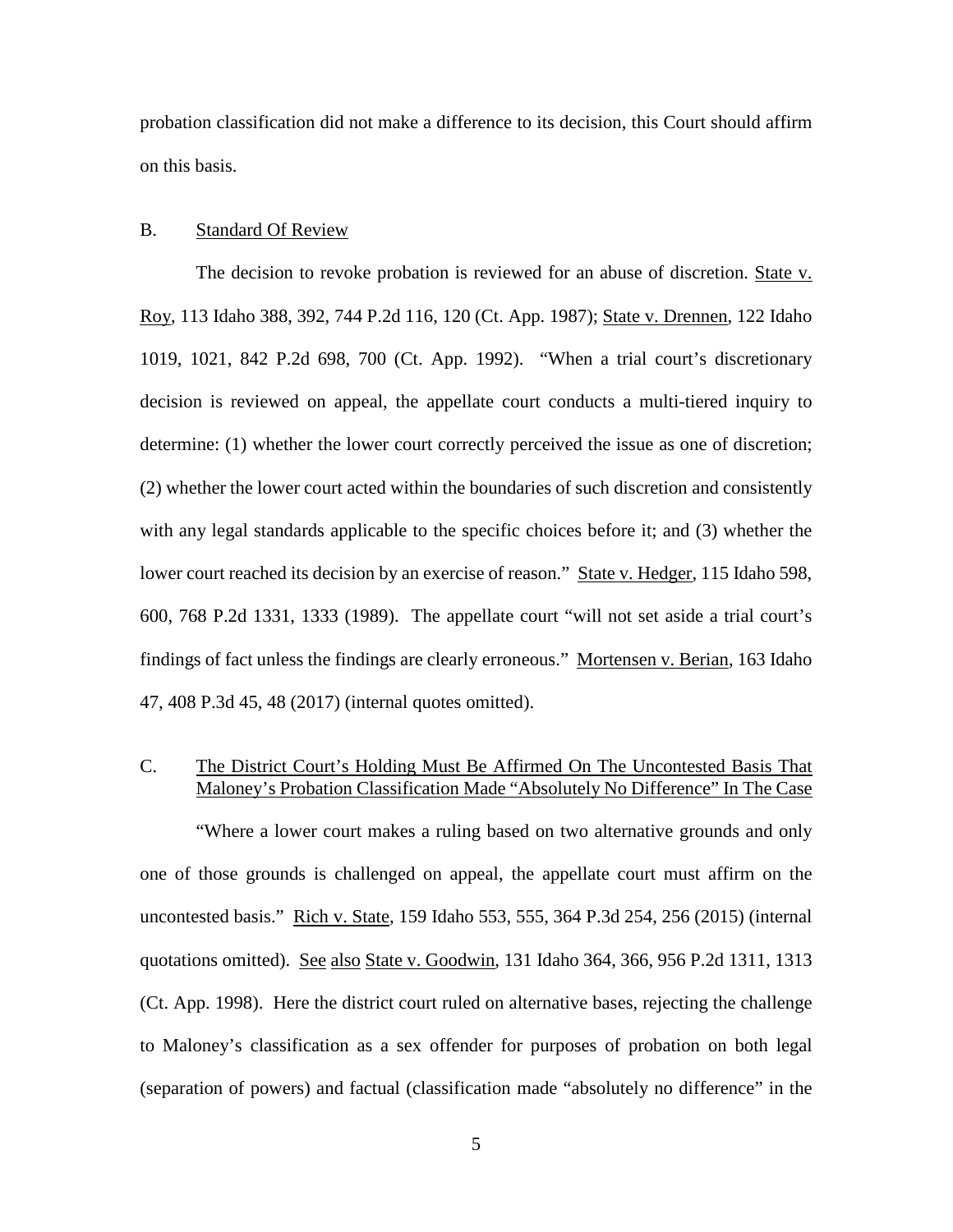case) grounds.  $(08/31/17 \text{ Tr.}, p. 47, L. 5 - p. 48, L. 15.)$  On appeal Maloney challenges only the district court's legal basis for rejecting his classification argument, but does not challenge the court's factual basis for doing so. (Appellant's brief, pp. 6-10.) This Court must affirm on the unchallenged factual conclusion that the probation classification made "absolutely no difference in [the] case."  $(08/31/17 \text{ Tr.}, p. 48, Ls. 13-15.)$ 

Even if Maloney had challenged the court's factual grounds for rejecting his claim, he could not show clear error. Maloney admitted violating probation by failing to do community service, violating the no contact order, failing to complete anger management, and failure to submit to urinalysis testing  $(7/27/17 \text{ Tr}$ , p. 4, L. 25 – p. 6, L. 4;  $8/31/17 \text{ Tr}$ . p. 10, L.  $8 - p$ . 12, L. 2), all conditions of probation imposed by the district court  $(R_1, pp_1)$ . 116-18 (conditions 10, 15, 29, and 31)). The district court gave "little weight" to the community service violation; the failure to complete anger management and submit to urinalysis were "important"; but the "most important" was the no contact order violation, especially given Maloney's extensive history of violating no contact orders. (08/31/17 Tr., p. 45, L. 10 – p. 47, L. 4; p. 48, L. 16 – p. 49, L. 11.) Whether the district court *could have* altered the probation classification under the separation of powers is irrelevant to the probation violations Maloney committed and the ultimate decision by the district court to revoke probation.